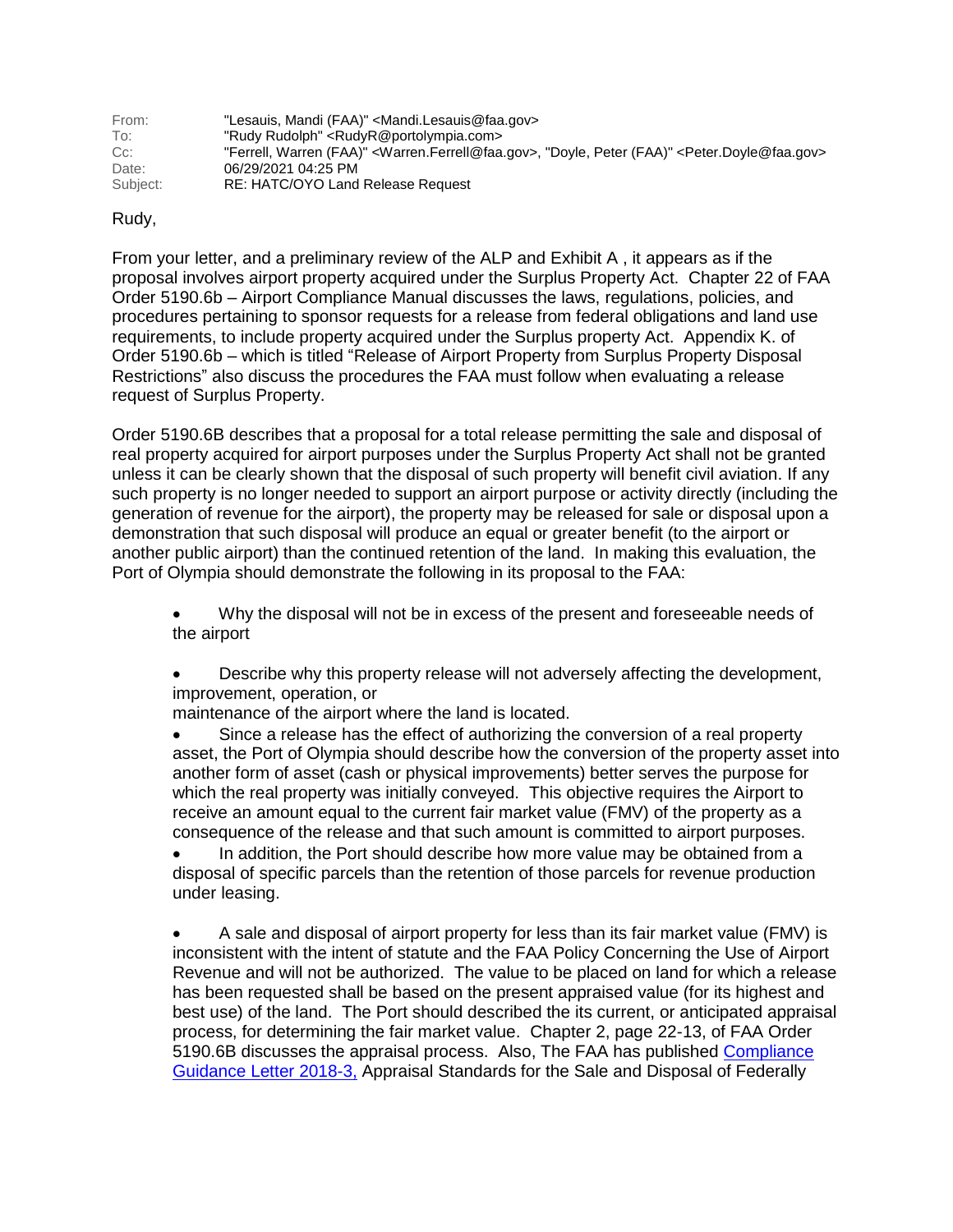Obligated Airport Property, which further defines the process for establishing FMV for airport property proposed for disposal.

FAA Order 5190.6B states that although no special format is required, the sponsor must make its request specific and indicate, as applicable, the following:

- a. All obligating agreement(s) with the United States.
- b. The type of release or modification requested.
- c. Reasons for requesting the release, modification, reformation or amendment.
- d. The expected use or disposition of the property or facilities.
- e. The facts and circumstances that justify the request.
- f. The requirements of state or local law, which the ADO or regional office will include in the language of the approval document if it consents to, or grants, the request.
- g. The involved property or facilities.
- h. A description of how the sponsor acquired or obtained the property.
- i. The present condition and present use of any property or facilities involved.

In addition to the above, the sponsor must include the following in its request for release involving disposal of capital items:

a. The fair market value of the property.

b. Proceeds expected from the disposal of the property and the expected use of the revenues

derived.

c. A comparison of the relative advantage or benefit to the airport from the sale of the property

as opposed to retention for rental income.

d. Provision for reimbursing the airport account for the fair market value of the property if the

property is not going to be sold upon release, for example, if the municipality intends to use it for

a new city office building or sports complex.

e. A description of any intangible benefits the airport will realize from the release. The sponsor may submit a plan substantiating a claim of intangible benefits to the airport accruing from the release, the amount attributed to the intangible benefits, and the merit of applying the intangible benefits as an offset against the fair market value of the property to be released.

NOTE: Only benefits to the airport may be cited as justification for the release, whether tangible or intangible. The non-aviation interest of the sponsor or the local community – such as making land available for economic development – does not constitute an airport benefit that can be considered in justifying a release and disposal.

The Port should also include drawings and property descriptions that clearly identify the property requested to be released. If the FAA is agreeable to the property release and disposal there may be additional steps and submittals to ensure consistency with Section 163 determinations and process, and NEPA requirements.

Please let me know if you have any questions.

Thank you,